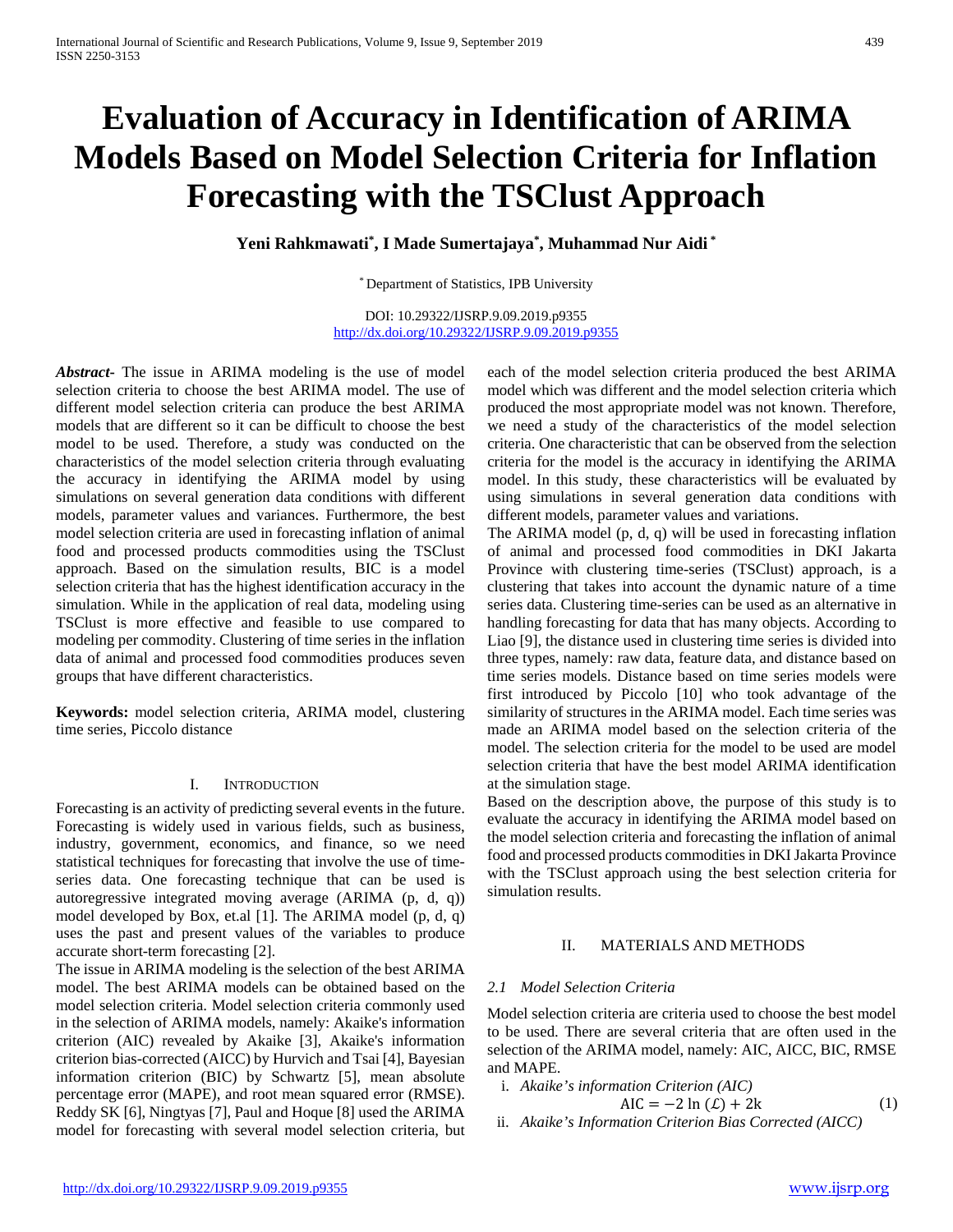$$
AICc = AIC + \frac{2(k+1)(k+2)}{n-k-2}
$$
 (2)

iii. *Bayesian information Criterion (BIC)*

$$
BIC = -2 \ln (\mathcal{L}) + k \ln(n) \tag{3}
$$

iv. *Mean Absolute Percentage Error (MAPE)*

$$
MAPE = \frac{1}{n} \sum_{t=1}^{n} \left| \frac{y_t - \hat{y_t}}{y_t} x 100 \right|
$$
 (4)

v. *Root Mean Squared Error (RMSE)*

RMSE = 
$$
\left(\frac{1}{n}\sum_{t=1}^{n} |y_t - \hat{y}_t|^2\right)^{\frac{1}{2}}
$$
 (5)

where:  $\mathcal{L}$  = the maximum value of the likelihood function, k = the number of parameters in the model,  $n =$  the number of observations,  $y_t = t$ -time observations, and  $\hat{y}_t ==$  estimated values of t-time observations

# *2.2 Data*

There are two data used in this study, namely: generation data and real data.

1. Generation data used in the simulation are time series with  $AR(1)$ ,  $AR(2)$ ,  $MA(1)$ ,  $MA(2)$  and  $ARMA(1,1)$  models. Data generated with five parameters and two different kinds of variances. The parameters used are the generation parameters that adequate the data stationary requirements. The parameter requirements that must be adequate so that the data generated are stationary can be seen in Table 1.

| <b>Stationary Condition</b>                                              |
|--------------------------------------------------------------------------|
| $\leq 1$                                                                 |
| $\phi_1 + \phi_2 < 1$ ; $\phi_2 - \phi_1 < 1$ ; $ \phi_2  < 1$           |
| $\leq 1$<br>IAL                                                          |
| $\theta_1 + \theta_2 < 1$ ; $\theta_2 - \theta_1 < 1$ ; $ \theta_2  < 1$ |
| $\phi$   < 1; $ \theta $ < 1                                             |
|                                                                          |

Each series has a length of observation period of 100 time points. Time series data are generated with a mean of zero and assuming  $ε_{it}~N$  (0,  $σ^2$ ).

2. Real data is secondary data obtained from the publication of BPS in DKI Jakarta, namely: Jakarta Consumer Price Index and Inflation. The data collected in this study are monthly inflation data from January 2012 to December 2018. The data will be divided into 2 (two), namely 78 training data (January 2012-June 2018) and 6 test data (July 2018-December 2018). The objects used in this study were 45 animal food and processed products commodities (percent).

# *2.3 Data Analysis Procedure*

Stages of analysis in this study are generally divided into two stages, namely: simulation with generation data and application to real data. The following stages are carried out in this study:

- I. Simulation Using Generation Data
	- 1. Generating simulation data.
	- 2. Modeling time series data with ARIMA models.
- a. Identify the model and estimate the parameters with the maximum likelihood of the candidate model. Model candidates are a combination of models with a maximum order of  $p = 5$ ,  $d = 2$  and  $q = 5$  in the ARIMA model (p, d, q) so that there are 108 model candidates. Model identification is done by selecting the minimum value for the model selection criteria from various model candidates.
- 3. Repeat steps 1 and 2 100 times.
- 4. Evaluate the accuracy of the model selection criteria in identifying the model with the following steps:
	- a. Calculate the percentage accuracy of the model selection criteria in identifying ARIMA models in each simulation condition.
	- b. Calculate the average percentage of accuracy in 50 simulation conditions.
	- c. Choosing a model selection criteria that has good accuracy in identifying the model is the selection criteria that has the largest average percentage accuracy.
- II. Application to real data

At this stage, real data is used for forecasting models with time series data clustering methods that use the best model selection criteria from simulation results. The steps at the stage of applying real data are as follows:

- 1. Data Exploration
- 2. ARIMA modeling at the individual level uses the best model selection criteria based on simulation results.
- 3. Applying clustering time series using Piccolo distance and average linkage methods.
- 4. Calculate the data that represents each cluster by using a prototype average value.
- 5. ARIMA modeling of cluster level.
- 6. Evaluate modeling without clustering and use clustering by comparing the RMSE values.
- 7. Forecasting based on the best ARIMA model and interpret the forecast results.

# III. RESULTS

# *3.1 Evaluation of Accuracy in Identification of ARIMA Models Based on Model Selection Criteria*

The time series data for each condition is identified based on the model selection criteria. Then the identification model is matched with generation data model. Thus, out of 100 replications in one simulation condition, the magnitude of accuracy in identifying the ARIMA model can be calculated based on the model selection criteria. For example in Figure 1 presents a bar diagram of the percentage of models identified based on the criteria for selecting the model in the arising condition data model AR (1) with parameters  $\phi_{1} = -0.78831$  and  $\sigma e^2 \ge 0.0005$ . Based on Figure 1, the accuracy of identification of each model selection criteria in the simulation conditions is 52% based on AIC, 92% based on BIC, 58% based on AICC, 0% based on RMSE and 0% based on MAPE.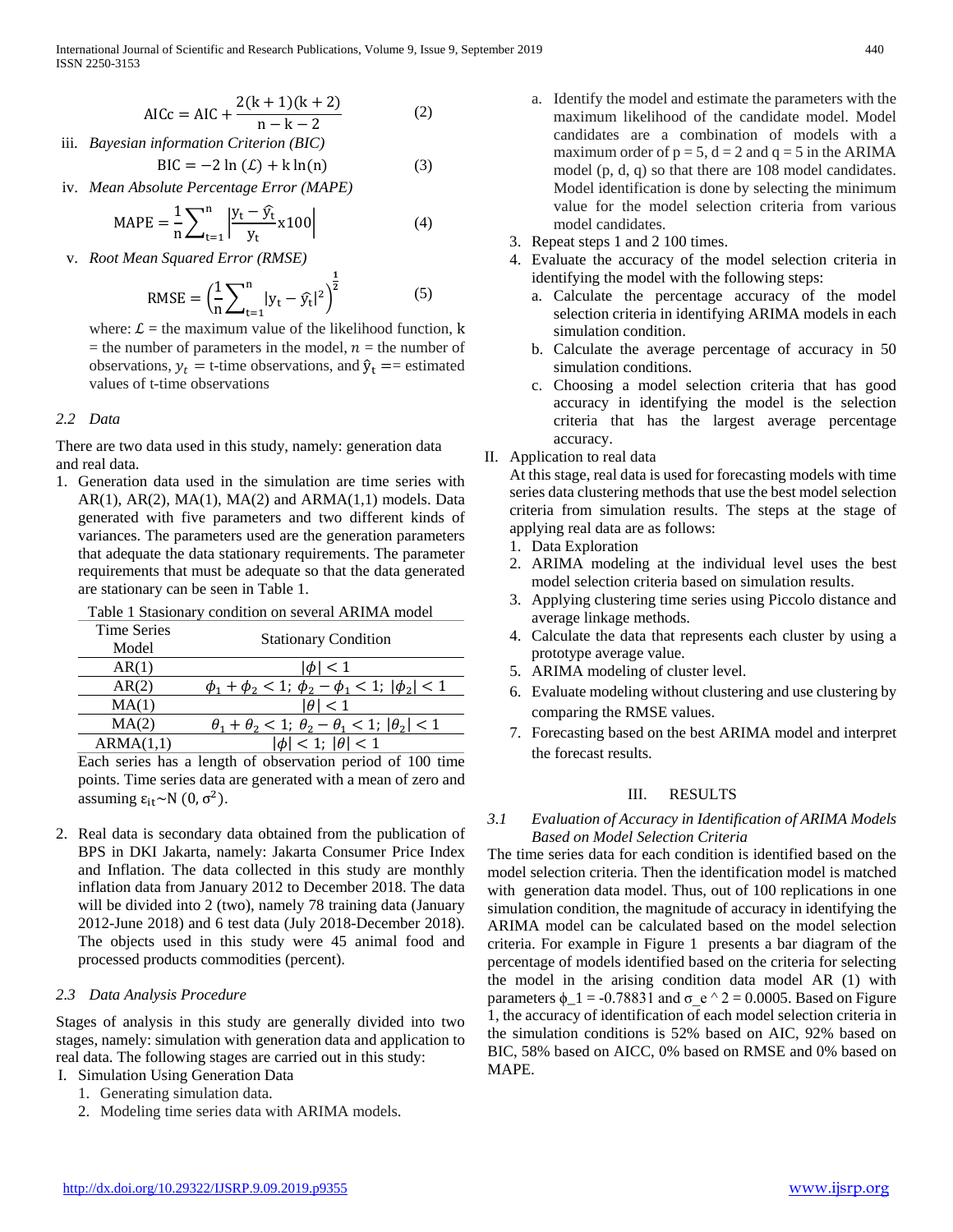

Figure 1 The results of the model identification on the simulation condition of the AR(1) with parameter  $\phi_1 = -0.78831$ and  $\sigma_e^2 = 0.0005$ 

There are 50 conditions of the simulation carried out so obtained the results of accuracy for each of these conditions. Figure 2 shows box plot of the accuracy of the identification of the ARIMA model in 50 simulation conditions. BIC has a considerable diversity compared to the others which can be seen based on Figure 2 where BIC has the largest box width. The high diversity of the BIC criteria shows that the accuracy values in 50 simulation conditions have quite varied values. Meanwhile, the AIC and AICC criteria have almost the same diversity because the width of the box in the box diagram is almost the same and the width of the box is narrower than the BIC which shows that the accuracy value is no more diverse than the BIC. Unlike the other criteria, RMSE and MAPE have very little diversity, because the accuracy value is almost the same in every 50 simulation conditions which is around the value of 0%.



Figure 2 The results of accuracy of the model selection criteria in 50 simulation conditions

In 50 conditions of the simulation carried out, the BIC criteria had the highest average accuracy compared to other criteria with an average value of 63.36%. AIC was only able to correctly identify the model with an average accuracy of 33.66%. Likewise, AICC can correctly identify the model with an average accuracy of 39.98%. While RMSE and MAPE have a low average accuracy of identification, namely 0% and 1.44%, respectively.

Table 2 Summary of statistic on the accuracy of the model selection criteria

|                  | selection criteria |       |        |           |             |  |
|------------------|--------------------|-------|--------|-----------|-------------|--|
| <b>Statistic</b> | AIC.               | BIC.  |        | AICC RMSE | <b>MAPE</b> |  |
| Min.             | 1.00               | 0.00  | (1)(1) | 0.00      | (1)(1)      |  |
| Median           | 33.50              | 67.00 | 40.00  | 0. QQ     | 0. QQ       |  |

| Mean                  | 33.66 | 63.36 | 39.98 | 0.00 | 1.44  |
|-----------------------|-------|-------|-------|------|-------|
| Max.                  | 61.00 | 99.00 | 70.00 | 0.00 | 11.00 |
| Standart<br>Deviation | 14.13 | 27.98 | 16.52 | 0.00 | 2.60  |

So, based on the evaluation results above, BIC becomes the criteria for selecting a model that has the best accuracy in identifying the model among the other criteria used in this simulation.

# *3.2 Modeling of Animal food and Processed Products Commodities Inflation with Clustering Time Series*

# *3.2.1 Data Exploration*

Plots of data were carried out to visually see patterns of inflation in animal food and processed products commodities in DKI Jakarta Province. The following is a plot of inflation data for several commodities presented in Figure 3. Inflation plot of broiler chicken meat has a certain pattern in the same period intervals with considerable fluctuations, but the pattern between periods is almost the same until the 60th period (December 2016), after December 2016 inflation in broiler chicken commodities did not experience large fluctuations until June 2018. Almost similar to chicken meat commodities, the plots of pomfret fish commodity inflation experienced similar things but large fluctuations occurred in almost every period until the 78th period (June 2018). If noted, the two plots have almost the same plot, although between the two commodities have a different range of inflation values. Furthermore, the catfish commodity inflation plot has a pattern of not too fluctuating but there is a surprise value at the 25th period (January 2014) to 29th (May 2014). Likewise, the inflation plot of sweetened condensed milk commodity has a similar pattern to catfish commodities, but the value shock occurred at the 24th period (December 2013) to the 27th (March 2014). A similar pattern can be an indication that the two commodities can be in the same group at the modeling stage with the groups which will be discussed in the next section.



Figure 3 Plot inflation of broiler chicken commodity (top left), catfish commodity (top right), pomfret commodity (bottom left) and sweetened condensed milk commodity (bottom right)

#### *3.2.2 Inflation Modeling of Individual Level Data*

The next step is modeling inflation at the individual level. Individual level modeling is modeling done on 45 animal food and processed product commodities. The model used is the ARIMA model by using the BIC model selection criteria. The ARIMA model that is identified in all commodities is not so varied, given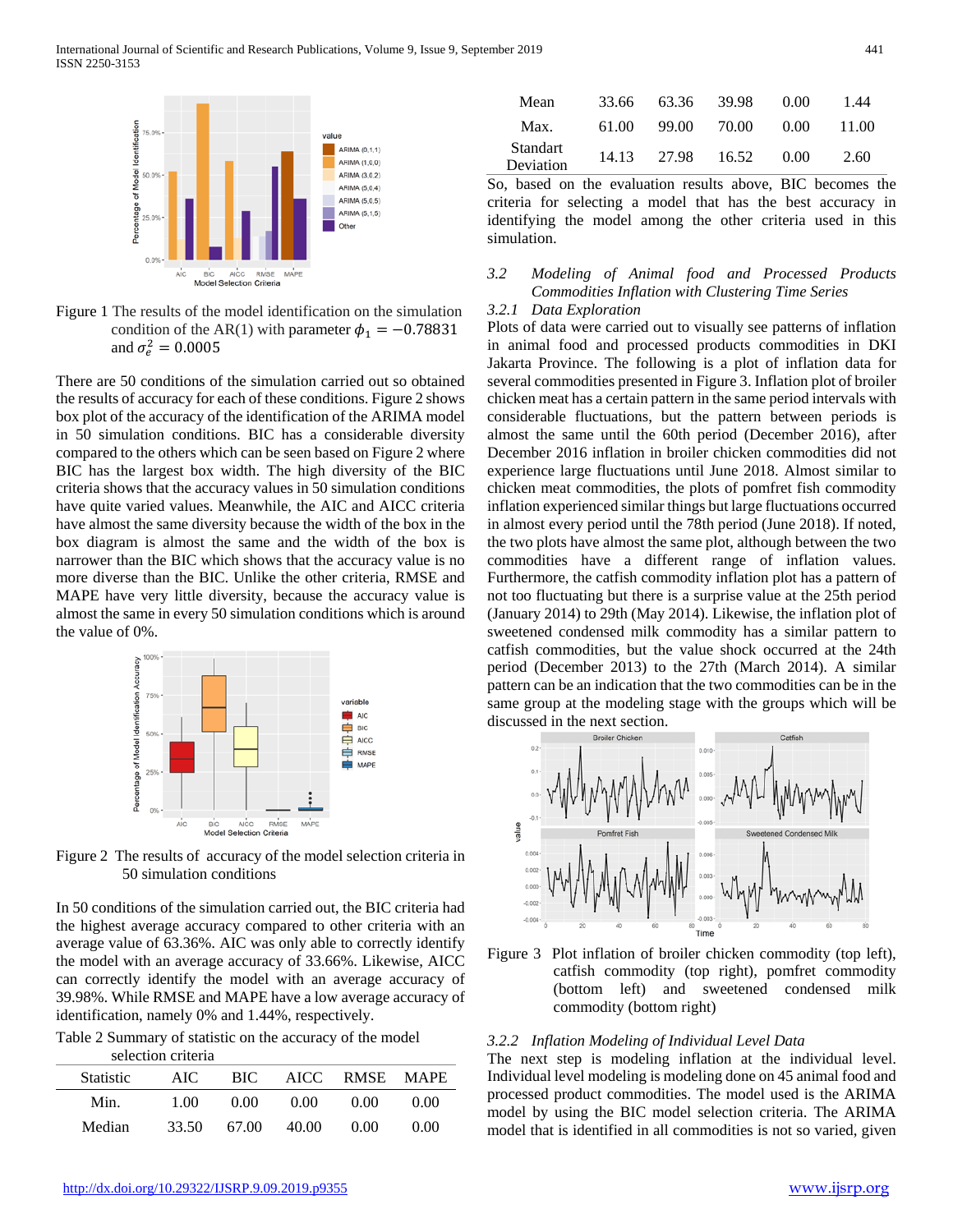the results of the time series plot of inflation data show a similar pattern between commodities. For example, the commodities of catfish (Y18), tilapia fish (Y20), goldfish (Y27), and sweetened condensed milk (Y36) have the AR(1) model. Then, there are four commodities identified by the MA(1) model, namely: chicken meat commodity (Y3), carp (Y19), selar fish (Y21), and mackerel fish (Y30). Animal food and processed product commodities inflation data has a lot of objects so that it will become inefficient if modeling all commodities so that it is more efficient to do modeling with the TSClust approach.

#### *3.2.3 Clustering Time Series*

Animal food and processed product commodities inflation data can be grouped into 2 to 44 clusters. So, the next step in order to obtain the best cluster is to determine the optimal number of clusters that can be obtained based on the maximum value of the silhouette coefficient and the minimum value of the diversity ratio within the group and between groups in the number of groups 2 to 10 presented in the plot in Figure 4.



Figure 4 Silhouette coefficient (a) The diversity ratio within the group and between groups (b)

Based on the silhouette coefficient and the ratio of diversity in clusters and between clusters in Figure 4 shows that many optimal clusters chosen are  $k = 7$ . Thus, inflation data for animal and processed food commodities will be clustered into 7 groups named as A, B, C, D, E, F and G, which are presented in Table 3.

Table 3 The results of the cluster of animal and processed food commodities inflation

| Cluster      | Members                                         |
|--------------|-------------------------------------------------|
| $\mathsf{A}$ | Live chicken, meatballs, broiler chicken, pork, |
|              | canned meat, beef, chicken liver, beef sausage, |
|              | chicken nuggets, milkfish, pomfret, squid,      |
|              | gourami fish, red snapper fish, long jawed      |
|              | mackerel, Spanish mackerel fish, tuna fish,     |
|              | shrimp, milkfish presto, salted squid, canned   |
|              | fish, basket fish, anchovy, three spot gourami, |
|              | cheese, baby food, milk for pregnant women,     |
|              | free-range chicken eggs, quail eggs, milk for   |
|              | elderly bones, packaged liquid milk, low-fat    |
|              | milk                                            |
| B            | Free-range chicken meat, catfish, goldfish,     |
|              | mackerel, snakehead fish, salted long jawed     |
|              | mackerel, sweetened condensed milk              |
|              | Lamb                                            |

- D Tilapia Fish E Milk powder
- 
- F Milk for toddlers, milk for babies

# G Broiler chicken eggs.

After identifying the membership of each cluster, it will proceed with the calculation of the prototype of each cluster. The prototype time series plot and several commodities per cluster are shown in Figure 5. The time series patterns between prototypes have different characteristics. This is because commodities that have a pattern of inflation are almost similar to being in one cluster and differing between groups, so the prototype produced by each group has different characteristics.



Figure 5 Plots of several commodities and prototypes per cluster

The prototype of each cluster is also called the cluster level data and the ARIMA modeling process for this data is called the ARIMA modeling of cluster level. The next stage in ARIMA modeling at the cluster level will be described in the next section.

## *3.2.4 Modeling of Cluster Level*

Inflation modeling of cluster level is modeling that using prototype data on each cluster. The model used at this stage is the ARIMA model so that each prototype in each cluster is carried out iterative stages of ARIMA model. The ARIMA model and the formal test of cluster level are shown in Table 4. The ARIMA model of the resulting cluster level is different except for cluster A and cluster B which both have ARIMA models (0,0,1)

Table 4 ARIMA models and cluster level formal tests

| Cluster | Model        |                  | p-value        |
|---------|--------------|------------------|----------------|
|         |              | <b>KPSS</b> test | Ljung-Box test |
| A       | ARIMA(0,0,1) | 0.1000           | 0.7572         |
| B       | ARIMA(0,0,1) | 0.1000           | 0.6452         |
| C       | ARIMA(0,1,1) | $0.0422*$        | 0.6555         |
| D       | ARIMA(1,0,0) | 0.0756           | 0.5908         |
| E       | ARIMA(0,1,2) | $0.0119*$        | 0.9963         |
| F       | ARIMA(1,0,1) | 0.0832           | 0.7476         |
| G       | ARIMA(2,0,2) | 0.1000           | 0.6041         |

\*Significant on  $\alpha = 0.05$ 

*3.2.5 Evaluation of the Individual Model and the Cluster Model* Based on Table 5, the RMSE value without using clustering method in prediction evaluation and forecast evaluation has a smaller value than the method using the clustering, but the difference of the RMSE value between the two methods is not too large so it needs to be analyzed by mean difference test on 45 commodities. Based on the results of the mean difference test, the RMSE value between modeling without clustering and using clustering was not significantly different. Therefore, the method using clustering is very feasible to use considering this method is more efficient and the results obtained are not much different from the method without clustering.